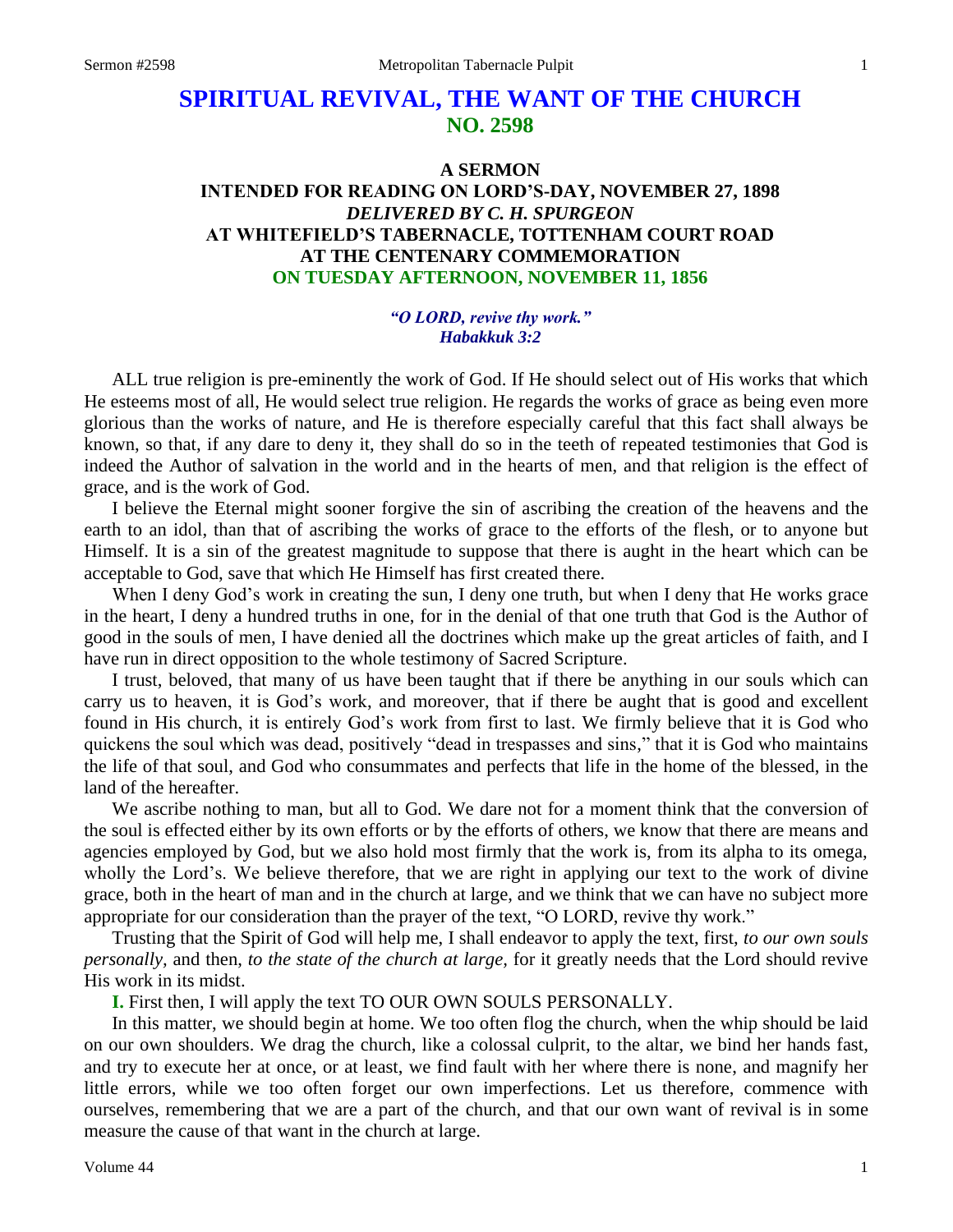I directly charge the great majority of professing Christians in these days—and I take the charge to myself also—with a need of revival of piety. I shall lay the charge very peremptorily, because I think I have abundant grounds to prove it. I believe that the mass of nominal Christians in this age need a revival, and my reasons are these.

In the first place, look at *the conduct* of too many who profess to be the children of God. It ill becomes any man who occupies the pulpit to flatter his hearers, and I shall not attempt to do so. The evil lies with those who unite themselves with Christian churches, and then practically protest against their own profession.

It has become very common, nowadays, to join a church, go where you may, you find professing Christians who sit down at some Lord's table or other, but are there fewer cheats than there used to be? Are there less frauds committed? Do we find morality more prevalent? Do we find vice entirely at an end? No, we do not.

The age is as immoral as any that preceded it, there is still as much sin, although it is more cloaked and hidden. The outside of the sepulcher may be whiter, but within, the bones are just as rotten as before, society is not one whit improved. Those men who, in our popular magazines, give us a true picture of the state of London life, are to be believed and credited, for they do not stretch the truth—they have no motive for so doing, and the picture which they give of the immorality of this great city is positively appalling. It is a huge criminal, full of sin, and I fearlessly assert that if all the profession in London were true profession, it would not be nearly such a wicked place as it is, it could not be, by any manner of means.

My brethren, it is well known—and who dares deny it who is not too partial, and who will not speak willful falsehood?—it is well known that it is not in these days a sufficient guarantee even of a man's honesty that he is a member of a church. It is a hard thing for a Christian minister to say, but I must say it, someone must say it, and if friends do not say it, enemies will, and it is better that the truth should be spoken in our own midst, that men may see that we are ashamed of it, than that they should hear us impudently deny what we must know to be true.

O sirs, the lives of too many members of Christian churches give us grave cause to suspect that there is none of the life of godliness in them at all! Why that reaching after money, why that covetousness, why that following of the crafts and devices of a wicked world, why that clutching here and grasping there, that grinding of the faces of the poor, that treading down of the workman, and such like things, if men are truly what they profess to be?

God in heaven knows that what I speak is true, and too many here know it themselves. If they be Christians, at least they want revival, if there is any spiritual life in them, it is but a spark that is covered up with heaps of ashes, it needs to be fanned, ay, and it needs to be stirred also, that perhaps some of the ashes may be removed, and the spark may have a place to live.

The church as a whole needs revival in the persons of its members. The members of Christian churches are not what once they were. It is fashionable to be religious now, persecution is taken away, and ah! I had almost said that the gates of the church were taken away with it. The church has, with few exceptions, no gates now, persons come in and go out of it, just as they would march through St. Paul's Cathedral, and make it a very place of traffic, instead of regarding it as a select and sacred spot, to be apportioned to the holy of the Lord, and to the excellent of the earth, in whom is God's delight.

If this be not true, you know how to treat it, you need not confess to sin you have not committed, but if it be true, and true in your case, oh! humble yourselves under the mighty hand of God, ask Him to search and try you, that if you be not His child, you may be helped to renounce your profession, lest it should be to you, but the gaudy pageantry of death, and mere tinsel and gewgaws in which to go to hell. If you be His, ask that He may give you more grace, that you may abandon these faults and follies, and turn to Him with full purpose of heart, as the effect of a revived godliness in your soul.

Again, where *the conduct* of professing Christians is consistent, let me ask the question, does not *the conversation* of many a professor lead us either to doubt the genuineness of his piety, or else to pray that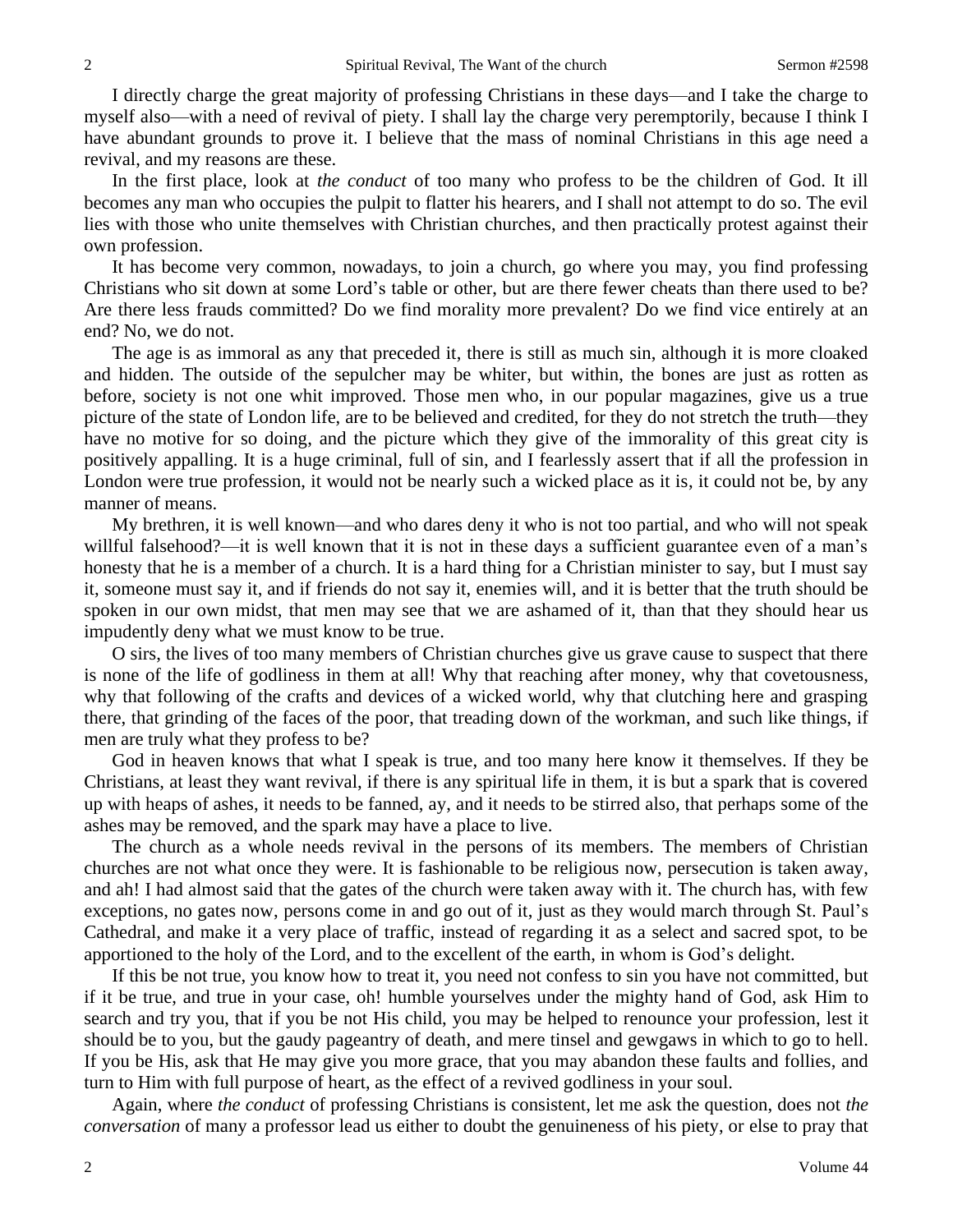his piety may be revived? Have you noticed the conversation of too many who think themselves Christians? You might live with them from the first of January to the end of December, and you would never be tired of their religion by what you would hear of it. They scarcely mention the name of Jesus Christ at all. On Sabbath afternoon, all the ministers are talked over, faults are found with this one and the other, and conversation takes place, which they call religious, because it is concerning religious places and Christian people, but do they ever—

> *"Talk of all He did, and said, And suffered for us here below; The path He mark'd for us to tread, And what He's doing for us now"?*

Do you often hear the question addressed to you by your Christian brother, "Friend, how does your soul prosper?" When we step into each other's houses, do we begin to talk concerning the cause and truth of God? Do you think that God would now stoop from heaven to listen to the conversation of His church, as once He did, when it was said, "The LORD hearkened, and heard it, and a book of remembrance was written before him for them that feared the LORD, and that thought upon his name"?

I solemnly declare, as the result of thorough, and I trust, impartial observation, that the conversation of Christians, while it cannot be condemned on the score of morality, must often be condemned on the score of Christianity. We talk too little about our Lord and Master.

That ugly word "sectarianism" has crept into our midst, and we must say nothing about Christ now, because we are afraid of being called sectarians. Well, brethren, I am a sectarian, and hope to be so till I die, and to glory in it, for I cannot see, nowadays, that a man can be a Christian, thoroughly in earnest, without winning for himself the title.

Why, we must not talk of this doctrine because, perhaps, such an one disbelieves it, we must not mention such and such a truth in Scripture because such and such a friend doubts or denies it, and so we drop all the great and grand topics which used to be the staple commodities of godly talk, and begin to speak of anything else because we feel that we can agree better on worldly things than we can on spiritual. Is not that the truth? And is it not so common a sin with some of us, that we have need to pray unto God, "O LORD, revive Thy work in my soul, that my conversation may be more Christlike, more seasoned with salt, and more pleasing to the Holy Spirit"?

My third remark is, that there are some whose conduct is all that we could wish, whose conversation is for the most part as becomes the Gospel of Christ, and savory of truth, but even they will confess to a third charge, which I must now sorrowfully bring against them and against myself, namely, that *there is too little real communion with Jesus Christ.* If, thanks to divine grace, we are enabled to keep our conduct tolerably consistent, and our lives unblemished, yet how much have we to cry out against ourselves because of our lack of that holy fellowship with Jesus which is the mark of the true child of God!

Brethren, let me ask you how long it is since you have had a love-visit from Jesus Christ—how long since you could say, "My Beloved is mine, and I am his; he feedeth among the lilies." How long is it since He brought you into His banqueting house, and His banner over you was love? Perhaps some of you will be able to say, "It was but this morning that I saw Him, I beheld His face with joy, and was ravished with His countenance."

But I fear the most of you will have to say, "Ah, sir, for months I have been without the shining of His countenance!" What have you been doing then, and what has been your way of life? Have you been groaning every day? Have you been weeping every minute? "No." Then you ought to have been. I cannot understand how your piety can be of any very brilliant order, if you can live without the sunlight of Christ, and yet be happy.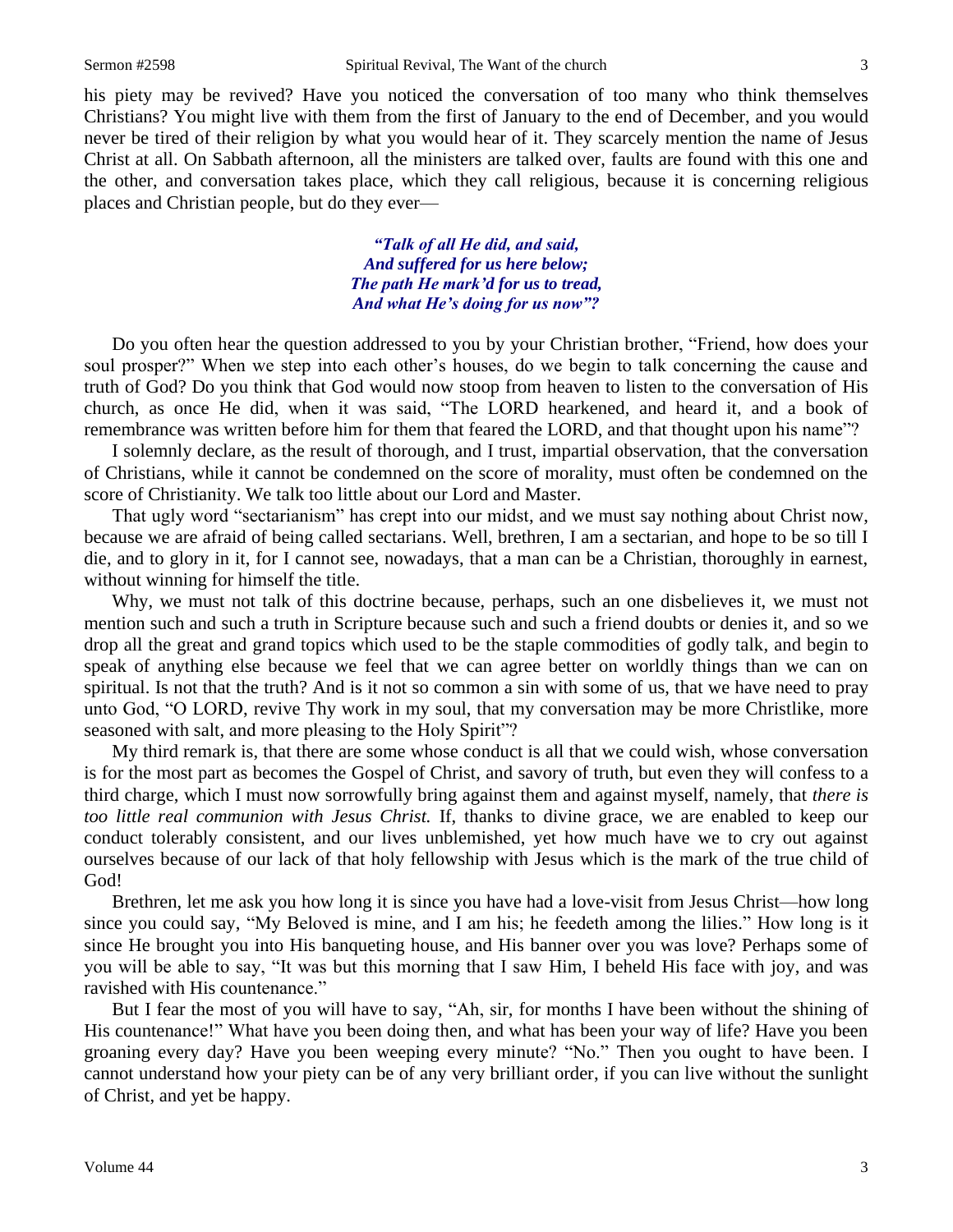Christians will sometimes lose the realization of Jesus, the connection between themselves and Christ will be at times severed, as to their own conscious enjoyment of it, but they will always groan and cry when they lose that presence.

What! is Christ your Brother, and does He live in your house, and yet you have not spoken to Him for a month? I fear there is little love between you and your Brother, if you have had no conversation with Him for so long. What! is Christ the Husband of His church, and has she had no fellowship with Him for all this time? Brethren, let me not condemn you, let me not even judge you, but let your own conscience speak. Mine shall, and so shall yours.

Have we not too much forgotten Christ? Have we not lived too much without Him? Have we not been contented with the world, instead of desiring Christ? Have all of us been like that little ewe lamb that did drink out of its master's cup, and feed from his table, and lie in his bosom? Have we not rather been content to stray upon the mountains, feeding anywhere but at home?

I fear that many of the troubles of our heart spring from lack of communion with Jesus. Not many of us are the kind of men who, living with Jesus, learn His secrets. Oh, no! we live too much without the light of His countenance, and are too contented when He is gone from us. Let us then, each of us—for I am sure we have each of us need, in some measure—put up the prayer, "O LORD, revive thy work."

Ah! I think I hear one professor saying, "Sir, I need no revival in my heart, I am everything I wish to be." Down on your knees, my brethren, down on your knees, and plead for him! He is the man who most needs to be prayed for. He says that he needs no revival in his soul, but he needs a revival of humility, at any rate. If he supposes that he is all that he ought to be, and if he knows that he is all he wishes to be, he has very mean notions of what a Christian is, or of what a Christian should be, and very untrue ideas concerning himself. Those are in the most hopeful condition that, while they know they need reviving, yet groan under their present sad state, and pray to the Lord to revive them.

Now I think I have in some degree substantiated my charge—I fear with too strong arguments, so now let us notice that the text has something in it which I trust that each of us has. There is not only an evil implied in these words, "O LORD, revive thy work," but there is an evil evidently felt. You see, Habakkuk knew how to groan about it. "O LORD," he said, "revive thy work." Ah! We many of us need reviving, but few of us feel that we need it. It is a blessed sign of life within when we know how to groan over our departure from the living God.

It is easy to find by hundreds those who have thus departed, but you must count by ones and twos those who know how to groan over their departure. The true believer, however, when he discovers that he needs revival, will not be happy, he will begin at once that incessant and continuous strain of cries and groans which will at last prevail with God, and bring the blessing of revival down. He will, days and nights in succession, cry, "O LORD, revive thy work."

Let me mention some groaning times, which will always occur to the Christian who needs revival. I am sure he will always groan *when he looks upon what the Lord did for him of old.* When he recollects the Mizars and the Hermons, and those places where the Lord appeared of old to him, saying, "I have loved thee with an everlasting love," I know he will never look back to them without tears. If he is what he should be as a Christian, or if he thinks he is not in a right condition, he will always weep when he remembers God's lovingkindness of old.

Whenever the soul has lost fellowship with Jesus, it cannot bear to think of "the chariots of Amminadib," it cannot endure to remember the King's banqueting house, for it has not been there for so long, or when it does think of them, it says—

> *"Where is the blessedness I knew When first I saw the Lord? Where is the soul-refreshing view Of Jesus and His Word?*

*"What peaceful hours I then enjoy'd!*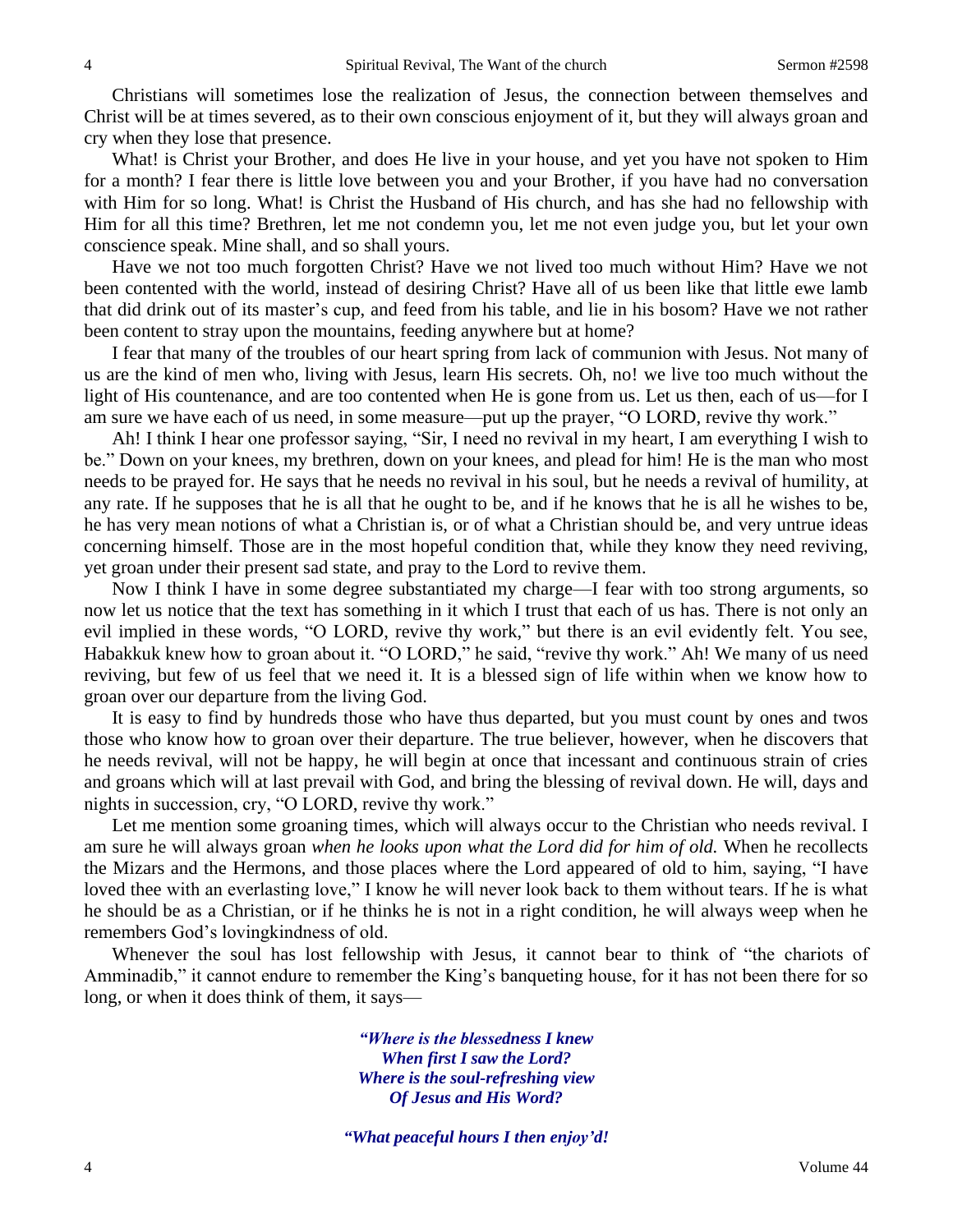*How sweet their memory still! But now I find an aching void The world can never fill."*

When one who is in this state hears a sermon which relates the glorious experience of the believer who is in a healthy condition, he puts his hand upon his heart and says, "Ah! such was my experience once, but those happy days are gone. My sun has set, and those stars which once lit up my darkness are all quenched, oh, that I might again behold my Lord! Oh, that I might once more see His face! Oh, for those sweet visits from on high! Oh, for the grapes of Eshcol once more!"

If this is your condition, my friend, you will sit down and weep by the rivers of Babylon, you will mourn when you remember your goings up to Zion when the Lord was precious to you, when He laid bare His heart, and was pleased also to fill your heart with the fullness of His love. Such times will be groaning times, when you "remember the years of the right hand of the Most High."

Again, to a Christian who needs revival, *ordinances* will be also groaning times. He will go up to the house of God, but he will say to himself when he comes away, "Ah! how changed it all is! When I once went with the multitude that kept holy day, every word was precious. When the song ascended, my soul had wings, and up it flew to its nest above the stars, when the prayer was offered, I could devoutly say*,* "Amen."

The preacher now preaches as he did before, and my brethren are as profited as they used to be, but the sermon is dry and dull to me. I find no fault with the preacher, I know the fault is in myself. The song is just the same—as sweet the melody, as pure the harmony, but ah! my heart is heavy, my harp strings are broken and I cannot sing." So the Christian will return from those blessed means of grace, sighing and sobbing, because he knows he wants revival.

More especially at the Lord's supper, he will think when he sits at the table, "Oh! what seasons of communion I once had here! In breaking the bread and drinking the wine, my Master was most blessedly present." He will remind himself how his soul was lifted even to the seventh heaven, and the building became to him "the house of God, and the gate of heaven."

"But now," he says, "It is only bread, and dry bread, to me. It is simply wine, and tasteless wine, with none of the sweets of paradise in it, I drink, but it is all in vain, for I have no precious thoughts of Christ. My heart is so heavy that it will not rise, my soul cannot heave a thought even half way to Him!" And then the Christian will begin to groan again, "O LORD, revive thy work."

Those of you who know that you are in Christ, but who feel that you are not in a healthy spiritual condition, because you do not love Him enough, and have not that faith in Him which you desire to have, I would just ask you this—Do you groan over it? Are you groaning over it now? When you feel that your heart is empty, is it, "an aching void?" When you see that your garments are stained, are you ready to wash those garments with tears if that would do any good? When you realize that your Lord is gone, do you hang out the black flag of sorrow and cry, "O my Jesus, my precious Jesus, are You gone forever?" If you can, then I bid you do it, and may God be pleased to give you grace to continue to do it until a happier era shall dawn in the reviving of your soul!

I remark, in the last place, upon this point, that the soul, when it is really brought to feel its own sad estate, because of its declension and departure from God, is *never content without turning its groaning into prayer*, and without addressing the prayer to the right quarter, "O LORD, revive thy work."

Some of you, perhaps, will say, "Sir, I feel my need of revival, I intend to set to work this very afternoon, as soon as I shall retire from this place, to revive my soul." Do not say it, and above all things, do not try to do it, for you will never do it. Make no resolutions as to what you will do, your resolutions will as certainly be broken as they are made, and your broken resolutions will but increase the number of your sins.

I exhort you, instead of trying to revive yourself, to offer prayer to God. Say not, "I will revive myself," but cry, "O LORD, revive thy work." And let me solemnly tell you, you have not yet felt what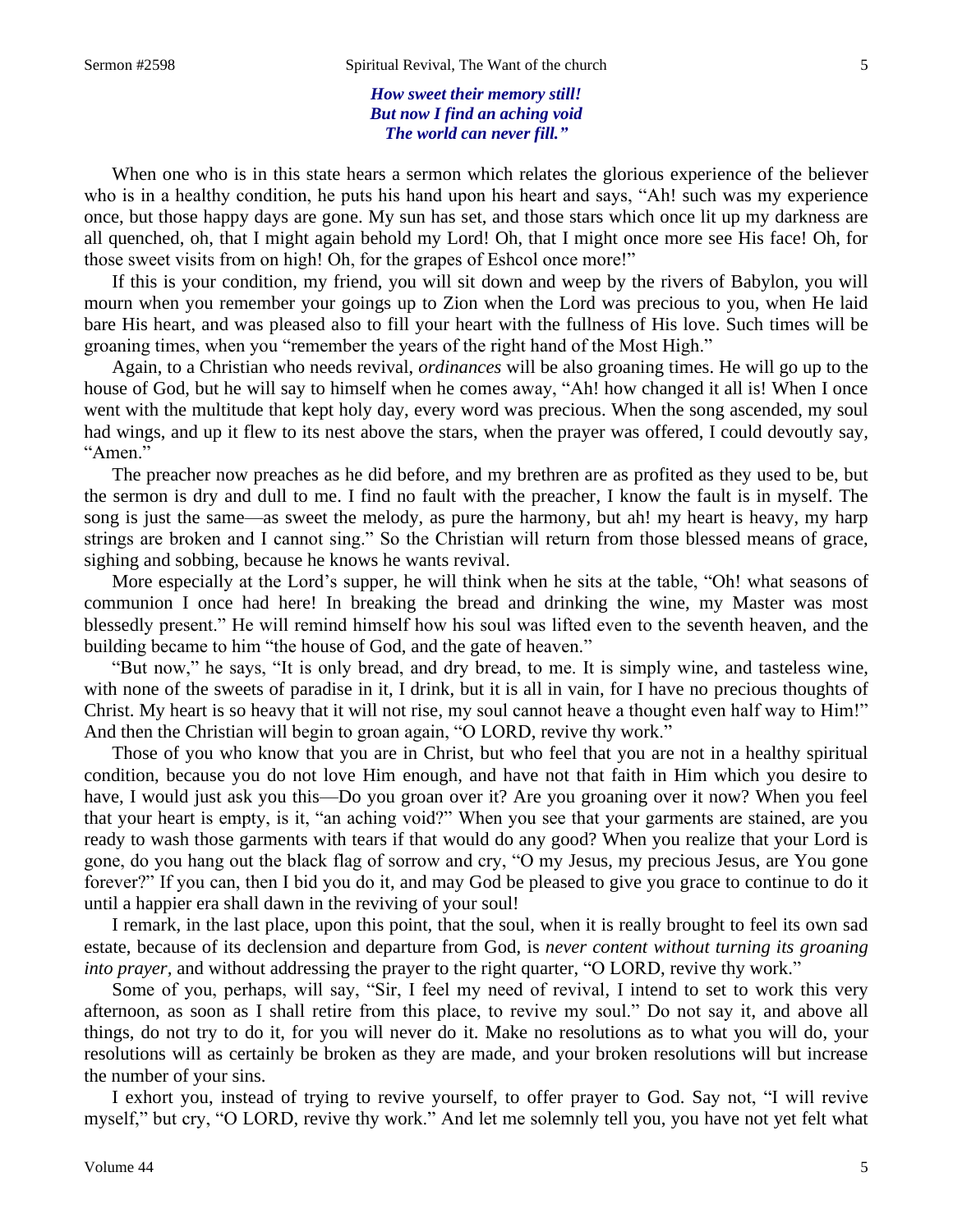it is to decline, you do not yet know how sad is your estate, otherwise you would not talk of reviving yourself. If you did know your own position, you would as soon expect to see the wounded soldier on the battlefield heal himself without medicine, or convey himself to the hospital when his limbs are shot away, as you would expect to revive yourself without the help of God. I bid you not do anything, nor seek to do anything until first of all you have addressed JEHOVAH Himself by mighty prayer, and have cried out, "O LORD, revive thy work."

Remember*,* He that first made you must keep you alive, and He that has kept you alive can alone impart more life to you. He that has preserved you from going down to the pit, when your feet have been sliding, can alone set you again upon the rock, and establish your goings. Begin then, by humbling yourself, giving up all hope of reviving yourself as a Christian, but also begin at once with earnest supplication to God, saying, "O Lord, what I cannot do, do Thou! O LORD, revive thy work!"

Christian brethren I leave these matters with you. Give them the attention they deserve. If I have erred, and in aught judged you too harshly, God shall forgive me, for I have meant it honestly, but if I have spoken truly, lay it to your hearts, and turn your houses into a Bochim. Weep as in the olden time, men apart, and women apart, husbands apart, and wives apart. Weep, weep, my brethren, for it is a sad thing to depart from the living God. Weep, and may He bring you back to Zion, that you may one day return like Israel, not with weeping, but with songs of everlasting joy!

**II.** And now I come to the second part of the subject, upon which I must be more brief. In THE CHURCH ITSELF, taken as a body, this prayer ought to be one incessant and solemn liturgy, "O LORD, revive thy work."

In the present era, there is *a sad decline of the vitality of godliness.* This age has become too much the age of form, instead of the age of life. I date the hour of life from this day one hundred years ago, when there was laid the first stone of this building in which we now worship God. Then was the day of life divine, and of power sent down from on high. God had clothed Whitefield with power, he was preaching with a majesty and a might of which one could scarcely think mortal could ever be capable, not because he was anything in himself, but because his Master girded him with strength.

After Whitefield, there was a succession of great and holy men, but now, sirs, we have fallen upon the dregs of time. *Men* are the rarest things in all this world, we have hardly any men in the government to conduct our politics, and we have scarcely any men in religion. We have the *things* that perform their duties, as they are called, we have the good, and perhaps, the honest things, who, in the regular routine go on like pack horses with their bells in the old style, but men who dare to be singular, because to be singular is generally to be right in a wicked world, are not very many in this age.

Compared even with the Puritan times, where are our divines? Could we marshal together our Howes and our Charnocks? Could we gather together such names as I might mention about fifty at a time? I think not. Nor could we bring together such a galaxy of grace and talent as that which immediately followed Whitefield. Think of Rowland Hill, Newton, Toplady, and numbers of others whom time would fail me to mention. They are gone, their venerated dust rests in the grave, where are their successors? Ask where, and echo shall reply, "Where?" God has not yet raised them up, or if He has done so, we have not yet found out where they are.

There is nowadays, much preaching, but how is it often done? The preacher says, "O Lord, help Your servant to preach, and teach him by Your Spirit what to say!" Then out comes the manuscript, and he reads it!

We have other preaching of this order, it is speaking very beautifully and very finely, possibly eloquently, in a sense, but where is there now such preaching as Whitefield's? Have you ever read one of his sermons? You will not think him eloquent, you cannot think so. His expressions were rough, frequently unconnected, there was very much declamation about him, it was a great part indeed of his speech, but wherein lay his eloquence? Not in the words he uttered, but in the tones in which he delivered them, in the earnestness with which he spoke them, in the tears which ran down his cheeks, and in the pouring out of his very soul.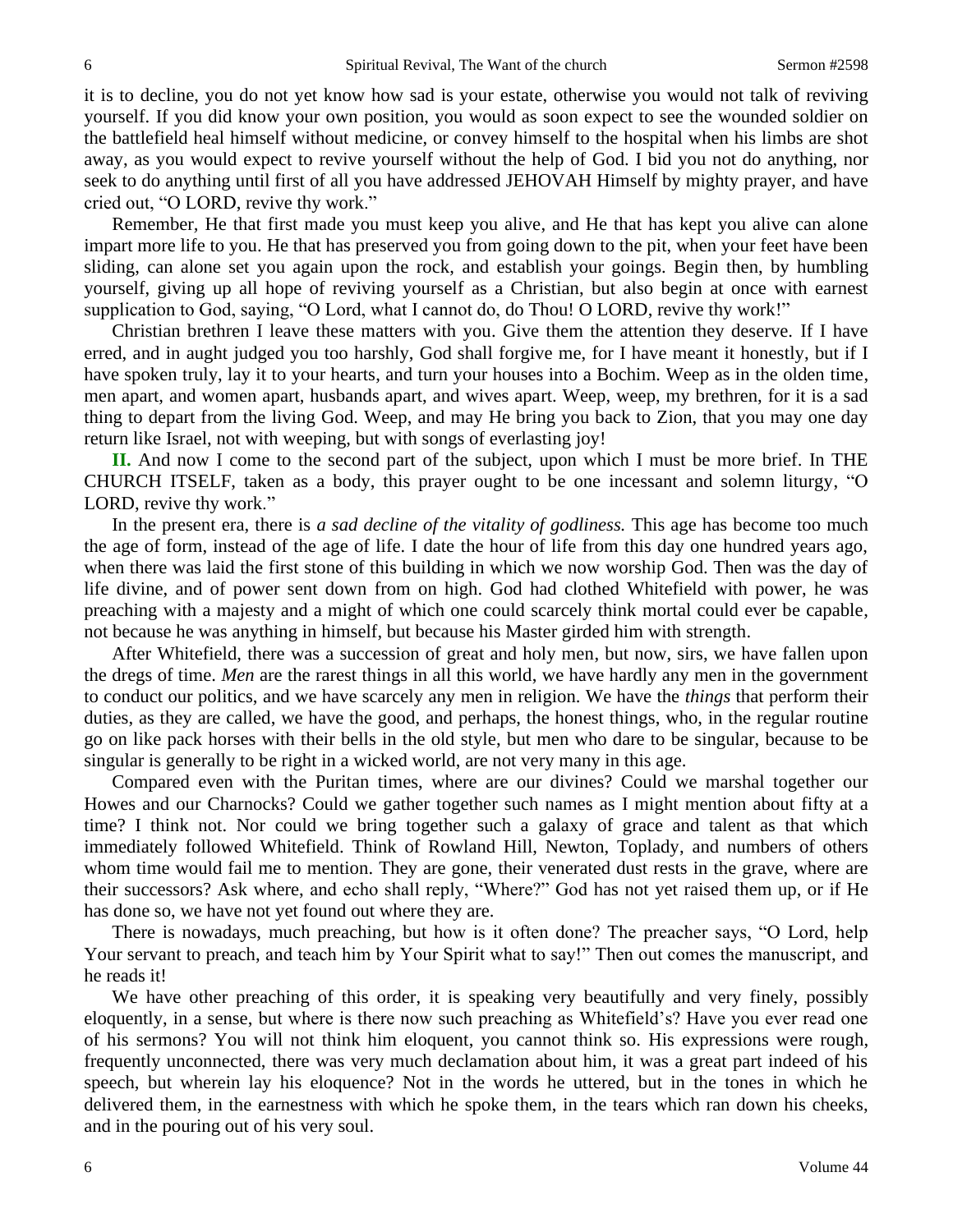The reason why he was eloquent was just what the word means, he was eloquent because he spoke right out from his heart, he caused the truth to flow out of the innermost depths of his soul. When he spoke, you could see that he meant what he said, he did not speak like a mere machine, but he preached what he felt to be the truth, and what he could not help preaching. If you had heard him preach, you could not have helped feeling that he was a man who would die if he could not preach, and that with all his might he called to men, "Come to Jesus Christ, and believe on Him."

That kind of preaching is just the lack of these times, where is earnestness now? It is neither in the pulpit nor yet in the pew, in such a measure as we desire it, and it is a sad*,* sad age when earnestness is scoffed at, and when that very zeal which ought to be the prominent characteristic of the pulpit is regarded as enthusiasm and fanaticism. I pray God to make us all such fanatics as most men laugh at, such enthusiasts as many despise.

To my mind, it is the greatest fanaticism in the world to go to hell, and the worst folly upon earth to love sin better than righteousness, and I think that they are anything but fanatics who seek to obey God rather than man, and to follow Christ in all His ways. To me, one sad proof that the church needs revival is the absence of that solemn earnestness which was once seen in Christian pulpits.

*The absence of sound doctrine* is another proof of our want of revival. We can turn back to the records of our Puritan forefathers, to the Articles of the Church of England, and to the preaching of Whitefield, and we can say of their doctrine, it is the very thing we love, and the doctrines which were then uttered are—and we dare to say it everywhere—the very same doctrines that we proclaim now.

But because we proclaim them, we are thought singular and strange, and the reason is, because sound doctrine has to a great degree been abandoned. It began in this way. First of all, the truths were fully believed, but the angles of them were taken off a little. The minister believed in election, but he did not use the word for fear it should, in some degree disturb the equanimity of the deacon in the green pew in the corner. He believed that all were by nature depraved, but he did not say so positively, because if he did, there was a lady who had subscribed so much to the chapel who would not come again, so that, while he did believe it, and did preach it in some sense, he rounded it off a little.

Afterwards*,* it came to this, ministers said, "We believe these doctrines, but we do not think them profitable to preach to the people. They are quite true, free grace is true, the great doctrines of grace that were preached by Christ, by Paul, by Augustine*,* by Calvin, and down to this age by their successors, are true, but they had better be kept back—they must be very cautiously dealt with, they are very high and dreadful doctrines, and they must not be preached, we believe them, but we dare not speak them out."

After that, it came to something worse, they said within themselves, "Well, if these doctrines will not do for us to preach, perhaps they are not true at all," and going one step further, they did not actually say so perhaps, but they began to hint that they were not true, and then they went on to preach something which they said was the truth, and now, if they could, they would cast us out of the synagogue, as if they were the rightful owners of it, and we were the intruders.

So they have gone from bad to worse, and if you read the standard divinity of this age, and the standard divinity of Whitefield's day, you will find that the two cannot by any possibility be made to agree together. We have, nowadays, what is called a "new theology." New theology? Why, it is anything but a *Theo*logy, it is an ology which has cast out God and enthroned man, it is the doctrine of man, not the doctrine of the everlasting God. Therefore, we need a revival of sound doctrine once more in the midst of the land.

And the church at large also needs *a revival of downright earnestness in its members.* You are not the men to fight the Lord's battles yet, you have not the earnestness, the zeal, which the children of God had once. Your forefathers were oak men, but you are willow men. Our people, what are they, many of them? Strong in doctrine when they are with strong doctrine men, but they waver when they get with others, and they alter as often as they change their company, they are sometimes one thing, and sometimes another. They are not the men to go to the stake, and die for the truth, they are not the men who know how to die daily, and so are ready for death whenever it comes.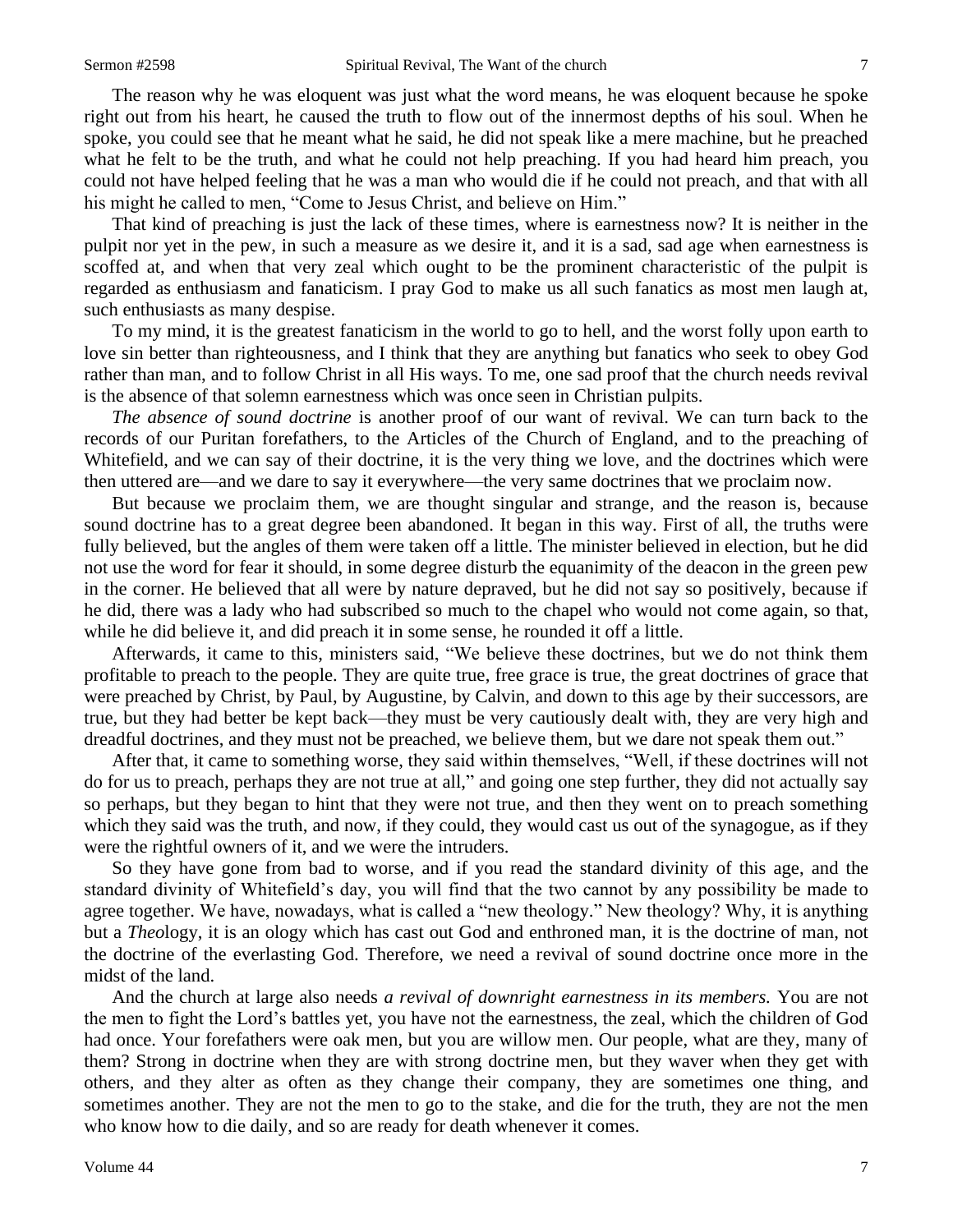Look at our prayer meetings, with only here and there a bright exception. There are possibly, six old women present, scarcely ever do enough male members come to pray four times. Prayer meetings they are called, *spare* meetings they ought to be called, for sparely enough are they attended. And very few there are who go to our fellowship meetings, or to any other meetings that we have to help one another in the fear of the Lord. Are they attended at all as they should be?

I would like to see a newspaper printed somewhere, containing a list of all the persons who went to those meetings during the week in any of our chapels. Ah! my friends, if they should comprise all the Christians in London, you might find that a very few chapels would hold them all. We have not earnestness, we have not life, as we once had, if we had, we should be called worse names than we are now, we should have viler epithets thrown at us, if we were more true to our Master, we should not have all things quite so comfortable, if we served God better.

We are getting the church to be an institution of our land—an honorable institution, some think it a grand thing when the church becomes an honorable institution, but it shows that the church has swerved from the right course when she begins to be very honorable in the eyes of the world. She must still be cast out, she must still be called evil, and still be despised, until that day when her Lord shall honor her because she has honored Him—when He shall honor her, even in this world, in the day of His appearing.

Beloved, do you think it is true that the church needs reviving? Yes, or no? "No," you say, "at least, not to the extent that you suppose. *We* think the church is in a good condition. We are not among those who cry 'The former days were better than these.'" Perhaps you are not, you may be far wiser than we are, and therefore you are able to see those various signs of goodness which are to us so small that we are not able to discover them. You may suppose that the church is in a good condition, if so, of course you cannot sympathize with me in preaching from such a text, and urging you to use such a prayer as this, "O LORD, revive thy work."

But there are others of you who frequently cry, "The church needs reviving." Let me bid you, instead of grumbling at your minister, instead of finding fault with the different parts of the church, to cry, "O LORD, revive thy work." "Oh!" says one, "that we had another minister! Oh, that we had another kind of worship! Oh, that we had a different sort of preaching!" Just as if that were all, but my prayer is, "Oh, that the Lord would come into the hearts of the men you have! Oh, that He would make the forms you use to be full of power!"

You do not want fresh ways or new machinery, you want *life* in those that you have. There is an engine on the railway, but the train will not move. "Bring another engine," says one, "and another, and another." The engines are brought, but the train does not stir. Light the fire and get up steam, that is what you want, not fresh engines.

We do not want fresh ministers, or fresh plans, or fresh ways, though many might be invented to make the church better, we only want life and fire in those we have. With the very man who has emptied your chapel, the self-same person that brought your prayer meeting low, God can yet make the chapel to be crowded to the doors, and give thousands of souls to that very man. It is not a new man that is wanted, it is the life of God in him. Do not be crying out for something new, it will no more succeed of itself than what you have. Cry, "O LORD, revive thy work."

I have noticed in different churches, that the minister has thought first of this contrivance, then of that. He tried one plan, and thought that would succeed, then he tried another, but that was no good. Keep to the old plan, my friend, but seek to get life into it! We do not want anything new, "the old is better," let us keep to it, but we want life in the old. "Oh!" men cry, "We have nothing but the shell," and they are going to give us a new shell. No, sirs, we will keep the old one, but we will have the life in the shell, we will have the old plans, but we must, or else we will throw the old away, have the life in the old.

Oh, that God would give us life! The church needs fresh revivals. Oh, for the days of Cambuslang again, when His Word was preached with power! Oh, for the days when, in this place, hundreds were